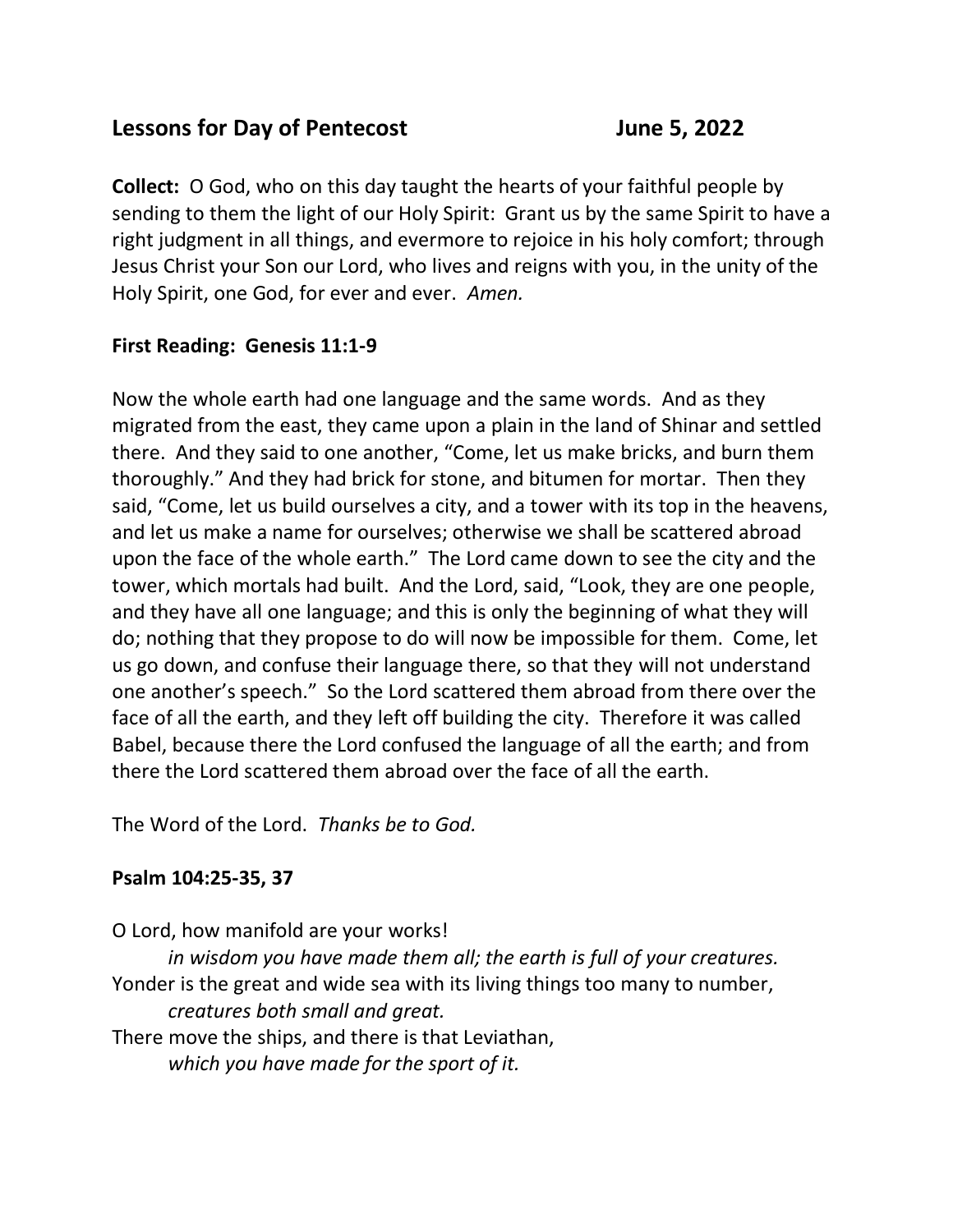All of them look to you *to give them their food in due season.* You give it to them; they gather it; *you open your hand, and they are filled with good things.* You hide your face, and they are terrified; *you take away their breath, and they die and return to their dust.* You send forth your spirit, and they created; *and so you renew the face of the earth.* May the glory of the Lord endure for ever; *may the Lord rejoice in all his works.* He looks at the earth and it trembles; *he touches the mountains and they smoke.* I will sing to the Lord as long as I live; *I will praise my God while I have my being.* May these words of mine please, him; *I will rejoice in the Lord.* Bless the Lord ,O my soul. *Hallelujah!*

### **Second Reading: Romans 8:14-17**

All who are led by the Spirit of God are children of God. For you did not receive a spirit of slavery to fall back into fear, but you have received a spirit of adoption. When we cry, "Abba! Father!" it is that very Spirit bearing witness with our spirit that we are children of God, and if children, then heirs, heirs of God and joint heirs with Christ – if, in fact, we suffer with him so that we may also be glorified with him.

The Word of the Lord. *Thanks be to God.*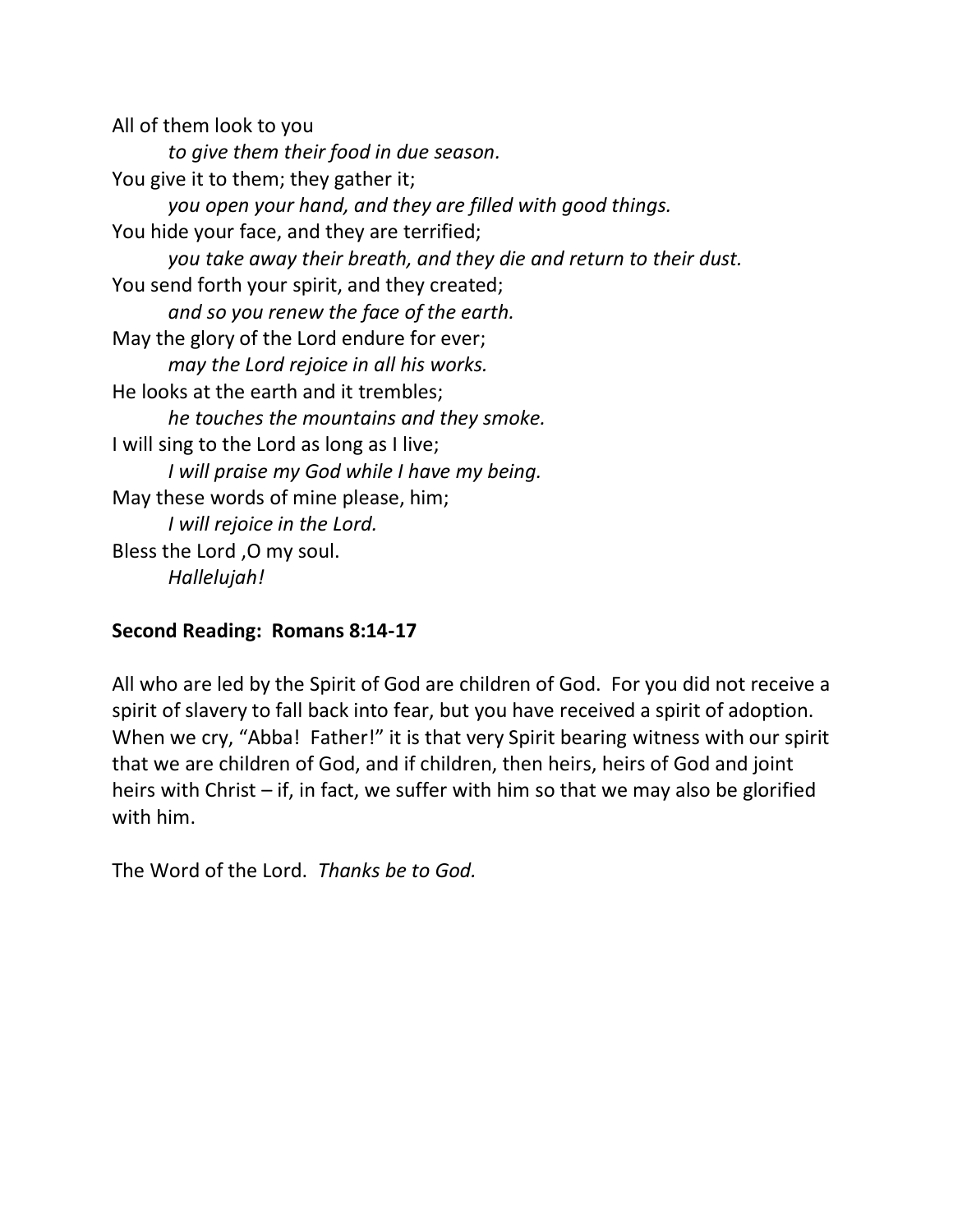#### **Gospel: John 14:8-7, 25-27**

Philip said to Jesus, "Lord, show us the Father, and we will be satisfied." Jesus said to him, "Have I been with you all this time, Philip, and you still do not know me? Whoever has seen me has seen the Father. How can you say, 'Show us the Father'? Do you not believe that I am in the Father and the Father is in me? the words that I say to you I do not speak on my own; but the Father who dwells in me does his works. Believe me that I am in the Father and the Father is in me; but if you do not, then believe me because of the works themselves. Very truly, I tell you, the one who believes in me will also do the works that I do, and, in fact, will do greater works than these, because I am doing to the Father. I will do whatever you ask in my name, so that the Father may be glorified in the Son. If in my name you ask me for anything, I will do it. If you love me, you will keep my commandments. And I will ask the Father, and he will give you another Advocate, to be with you forever. This is the Spirit of truth, whom the world cannot receive, because it neither sees him nor knows him. You know him, because he abides with you, and he will be in you." I have said these thing to your while I am still with you. But the Adovcate, the Holy Spirit, whom the Father will send in my name, will teach you everything, and remind you of all that I have said to you. Peace I leave with you; my peace I give to you. I do not give to you as the world gives. Do not let your hearts be troubled, and do not let them be afraid.

The Word of the Lord. *Thanks be to God.*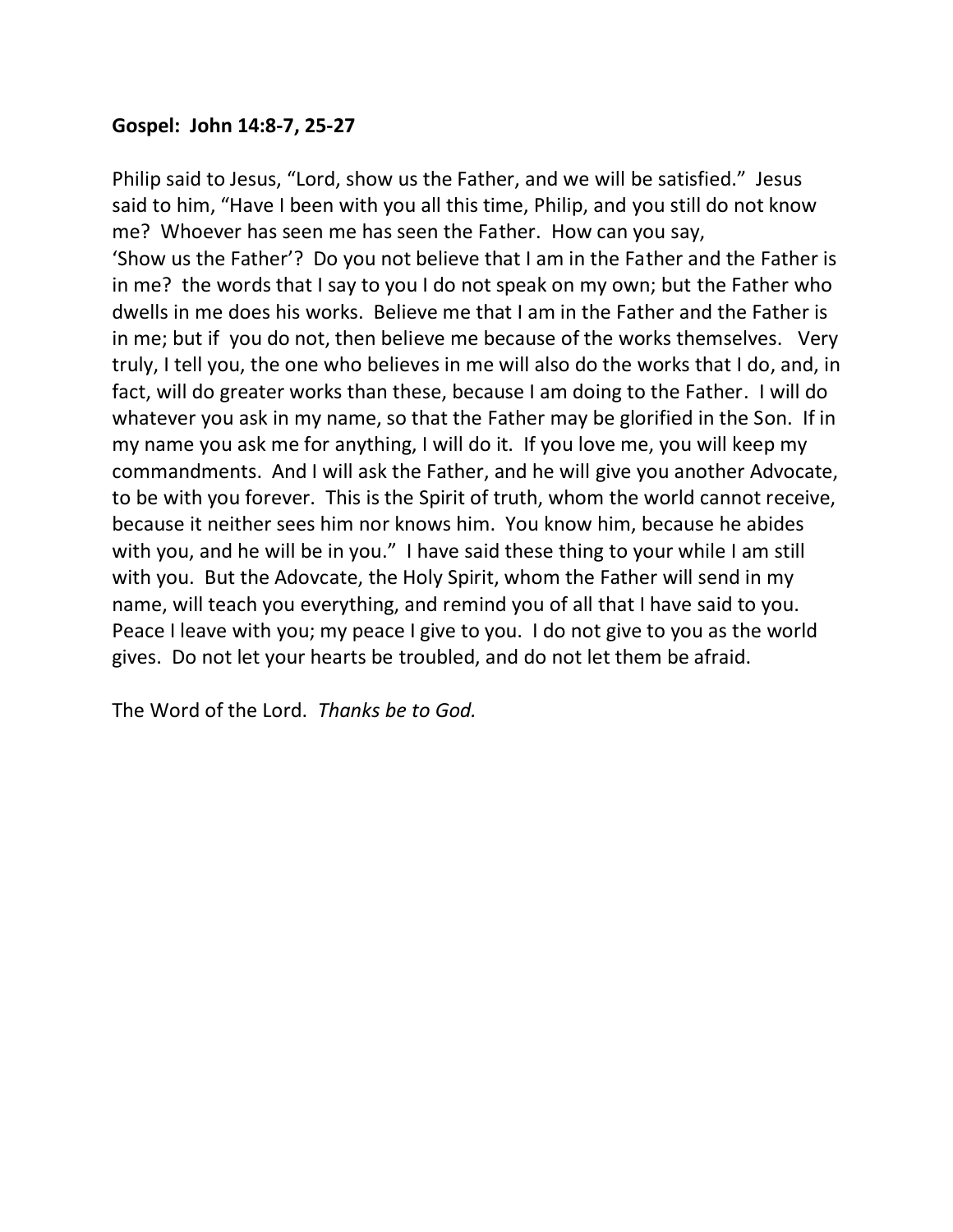### **Sermon preached by The Rev. Charles Rowins at St. Christopher-by-the-Sea, Gibson Island, Maryland, Feast of Pentecost, June 5, 2022.**

Fifty days since Easter. A time to transition from celebrating the Resurrection to sharing the Resurrection with a world in continual need for hope. It's "Let's get down to work" Sunday.

"Let's get down to work." A great theme. One which we employ all the time. We invoke this theme as parents when we tell our kids to put away their devices and do their homework. We invoke this theme when we get out a piece of paper and make a "to do" list for the day or the month or the year ahead.

So, what Biblical passage do we assign to this "Let's get down to work" Sunday? The Tower of Babel from Genesis **(Genesis 11:1-9)**. "Come, let us build ourselves a city, and a tower with its top in the heavens, and let us make a name for ourselves; otherwise we will be scattered abroad upon the face of the earth."

But, look what happened. "So the Lord scattered them abroad from there over the face of all the earth, and they left off building the city."

Is "confusion" the result of "getting down to work"? We're after order, and we get confusion? Which is it, God? Do you want us to get down to work? Or do you want us to back off from work?

Well, maybe it's not an either/or question. Maybe it's the nature of the work we're doing. Maybe it's a reminder that the Lord is pleased with a certain kind of work and not pleased with other kinds of work. And maybe it's a reminder that we reap what we sow, and that sometimes we sow the wrong seeds.

One of the optional readings for today is the description in the Acts of the Apostles **(Acts 2:1-2, 21)** of God the Holy Spirit appearing to the people as a "violent wind' and with "tongues of fire." "The sun shall be turned to darkness and the moon to blood, before the coming of the Lord's great and glorious day. Then everyone who calls on the name of the Lord shall be saved."

Presumably, this result – salvation – is a product of our "getting down to work" in the right way. What the hymn we just sang calls "round right." And what is the "right way"? What is "round right"? It is obedience to the commandments. It is following the Lord's direction. It is building a tower to the Lord's specifications,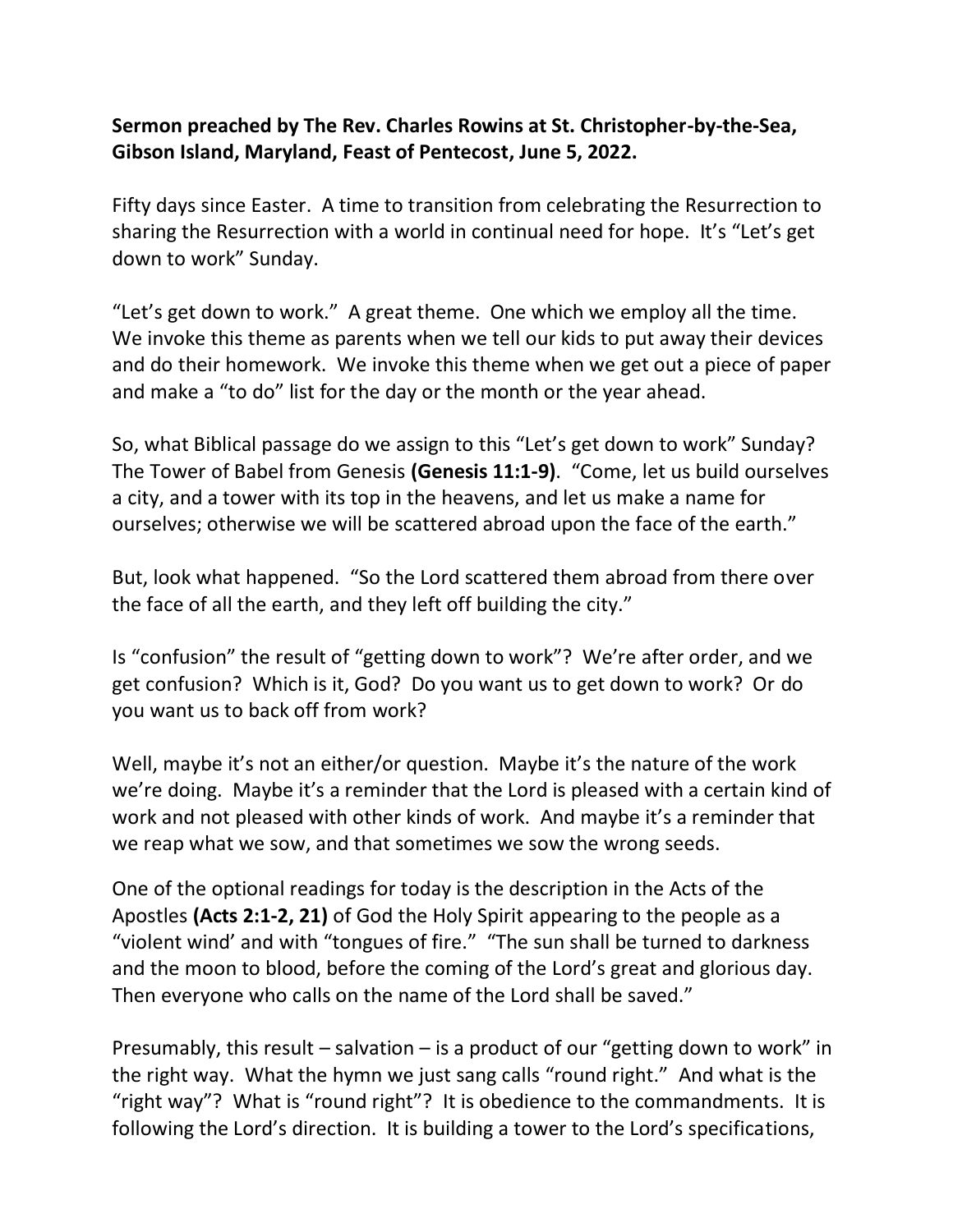not our own. From today's lesson from John: "Very truly, I tell you, the one who believes in me will also do the works that I do and , in fact, will do greater works than these, because I am going to the Father."

St. Paul expresses the same sentiment in his Letter to the early Christians in Rome **(Romans 8:14)**. He makes a distinction between slavery and adoption. It's the difference between "have to" and "want to." Between "getting down to work" because we "have to out of fear," and "getting down to work" because we "want to out of thanksgiving."

"Sowing the wrong seeds" is a choice on our part. We have a central role in the outcome. Of yes, there are lots of factors in every outcome, but no factor more important than choosing the path that God has identified.

Is that identification easy? Not at all. In fact, it's a real challenge. It's the challenge described in today's passage from Genesis. It's not just language that's confusing. It's living that is confusing. So many choices. From today's Psalm **(Psalm 104:26)**: "Yonder is the great and wide sea with its living things too many to number, creatures both great and small."

Yes, life is confusing at times. Lots of choices. Lots of Babel – language differences – and lots of babble - people and conditions tugging at us, wanting our attention, demanding our allegiance.

But there is also the Lord who is by our side as we make those choices, as we build a city for ourselves and those we love and even those whom we are not crazy about. And, if we pay attention and accept the Lord's guidance, the city that we build, the work that we do, will be pleasing to the Lord as well as to ourselves and lots of others.

We don't assume that we can do all the building. As we are reaching up, God is reaching down. Our effort meets God's grace. It's the win-win outcome that God desires and that we desire.

The last section of our hymnal is "National Songs." There are five:

God bless our native land; firm may she ever stand ... My country, 'tis of thee, sweet land of liberty ....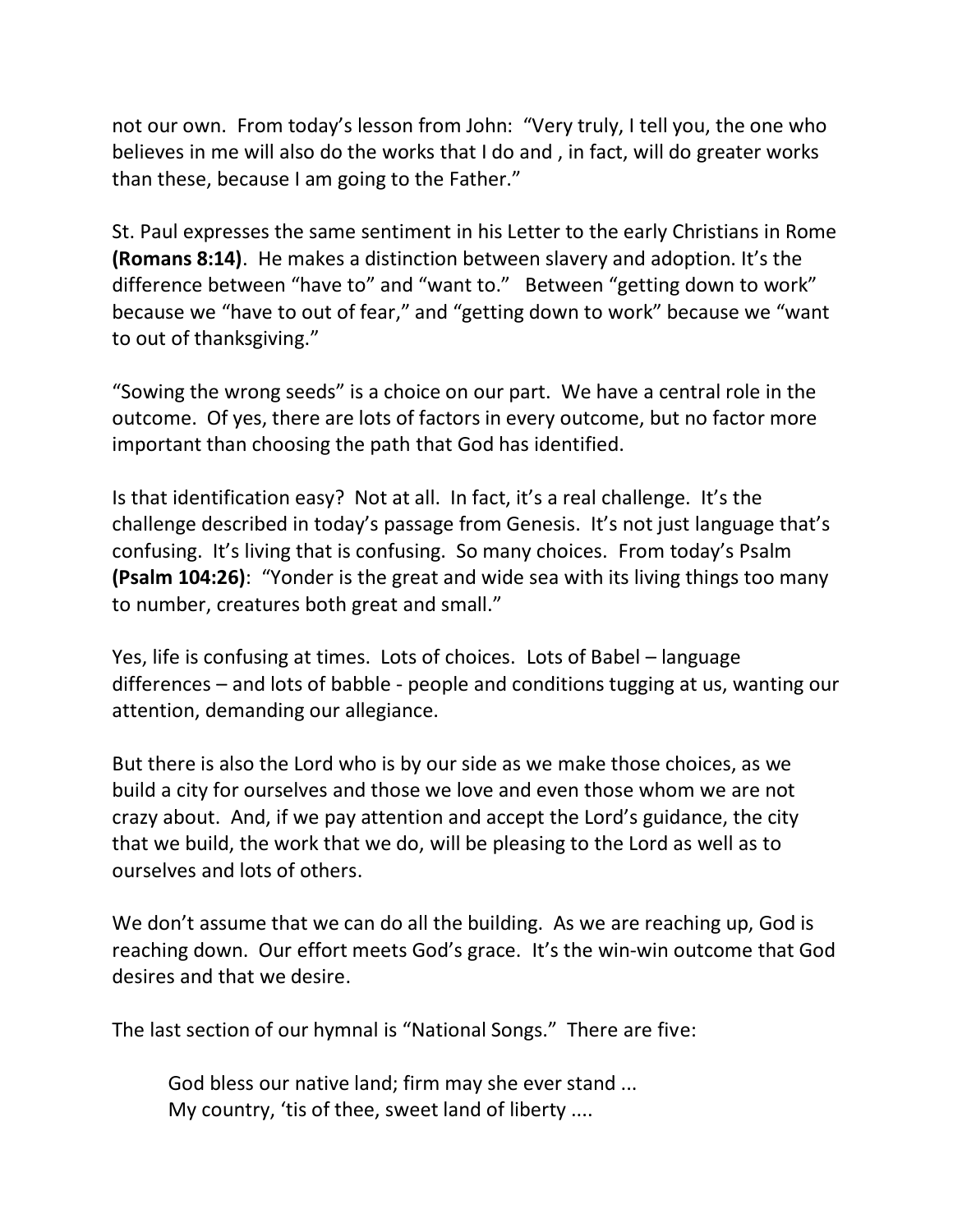God of our father, whose almighty hand leads forth in beauty .... O beautiful for spacious skies, for amber waves of grain .... O say can you see by the dawn's early light .....

What these hymns have in common is the role of the Creator in our every day experience. The country, the State, is not an entity that stands alone. In our case, we are a collection of citizens who "get down to work" and "build a city, a country, a neighborhood, brick by brick," and always acknowledge from whom this opportunity comes.

And it's not just the opportunity. It is the collaboration. As God reaches, so do we reach. And, lest we forget – which is our message on this Day of Pentecost – failure to recognize God's role as donor of this land will result in confusion and scattering and blaming. It'll be a mess. How much of a mess? A tower's worth.

Does it take hard work to fulfill a God-given opportunity? You bet. Is the hard work worth it? You bet. From Paul's Letter to the Romans **(Romans 8:17)**: ".... if, in fact, we suffer with him so that we may also be glorified with him."

Yes, indeed. Hard work is worth it, not only for ourselves, but for others. Thus it is that our Collect today reminds us "to shed abroad this gift throughout the world by preaching of the Gospel, that it may reach to the ends of the earth."

"Reaching" is such an important ingredient in Faith. God reaches. We reach. Who reaches first is less important than that we accept God's hand, and join Him in caring for the Creation. Once that grasp takes place, all sorts of good things happen.

For one, we are lifted to the point where we can lift others. We are rescued for the purpose of rescuing. It's a great motto for a nation, for a church, for a congregation. Including this congregation, for whom "Let's get down to work" is the order and privilege of the day.

And the greatest of all privileges of course is the Peace of the Lord: "Peace I leave with you; my peace I give to you. Do not let your hearts be troubled, and do not let them be afraid." **(John 14:27)**

Amen.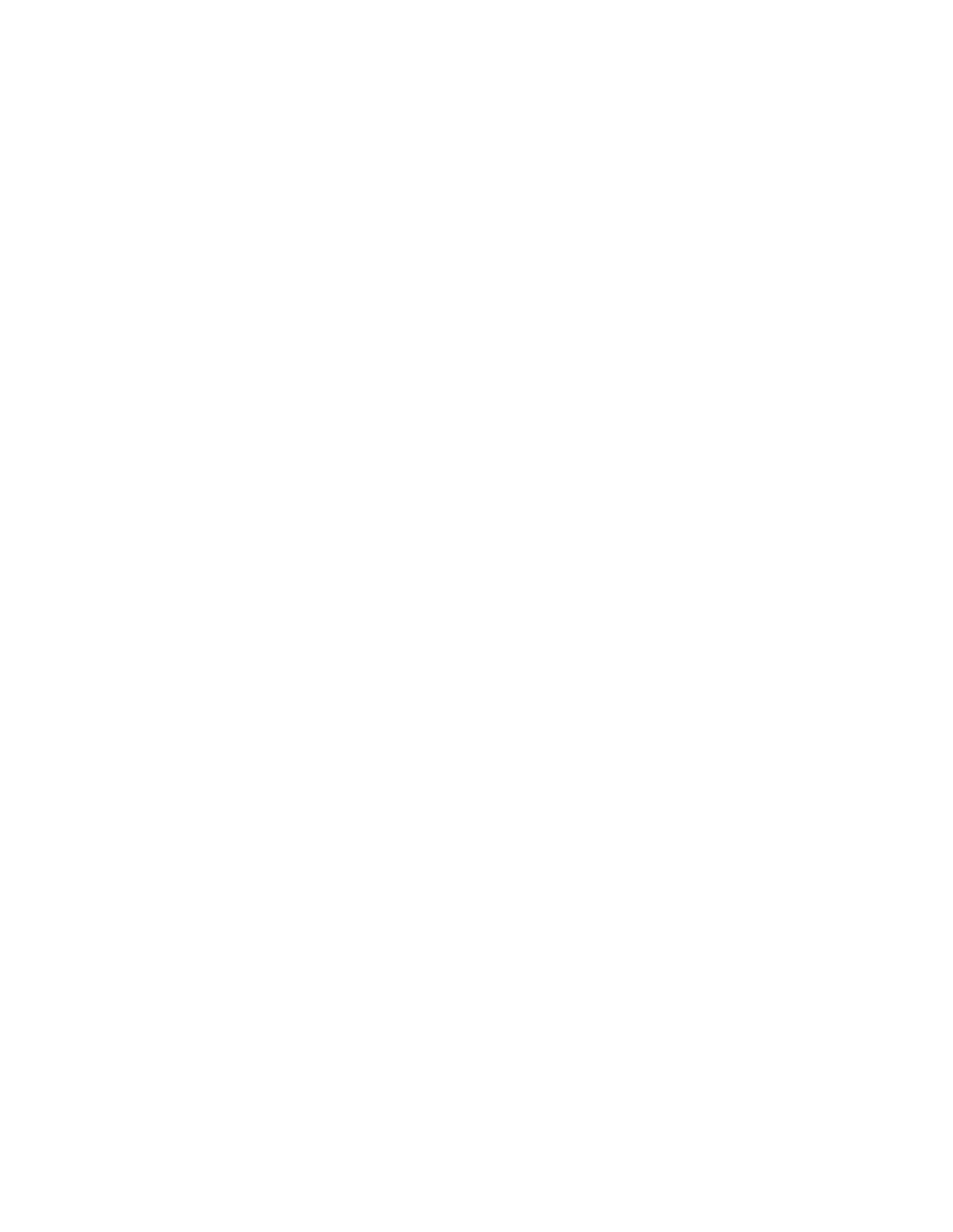# **Service of Holy Communion - Pentecost – June 5, 2022**

### **Hymn 343 – Shepherd of souls, refresh and bless**

Shepherd of souls, refresh and bless thy chosen pilgrim flock with manna in the wilderness, with water from the rock.

We would not live by bread alone, but by thy word of grace, in strength of which we travel on to our abiding place.

Be known to us in breaking bread, and do not then depart; Savior, abide with us, and spread thy table in our heart.

Lord, sup with us in love divine, thy Body and thy blood, that living bread, that heavenly wine, be our immortal food.

### **Page 355**

Blessed be God: Father, Son, and Holy Spirit. *And blessed be his kingdom, now and for ever.*

Almighty God, to you all hearts are open, all desires known, and from you no secrets are hid: Cleanse the thoughts of our hearts by the inspiration of your Holy Spirit, that we may perfectly love you, and worthily magnify your holy Name; through Christ our Lord. Amen.

*Glory to God in the highest, and peace to his people on earth. Lord God, heavenly King, almighty God and Father, we worship you, we give you thanks, we praise you for your glory. Lord Jesus Christ, only Son of the Father, Lord God, Lamb of God, you take away the sin of the world: have mercy on us; you are seated at the right hand of the Father: receive our prayer. For you alone are the Holy One, you alone are the Lord, you alone are the Most High, Jesus Christ, with the Holy Spirit, in the glory of God the Father. Amen.*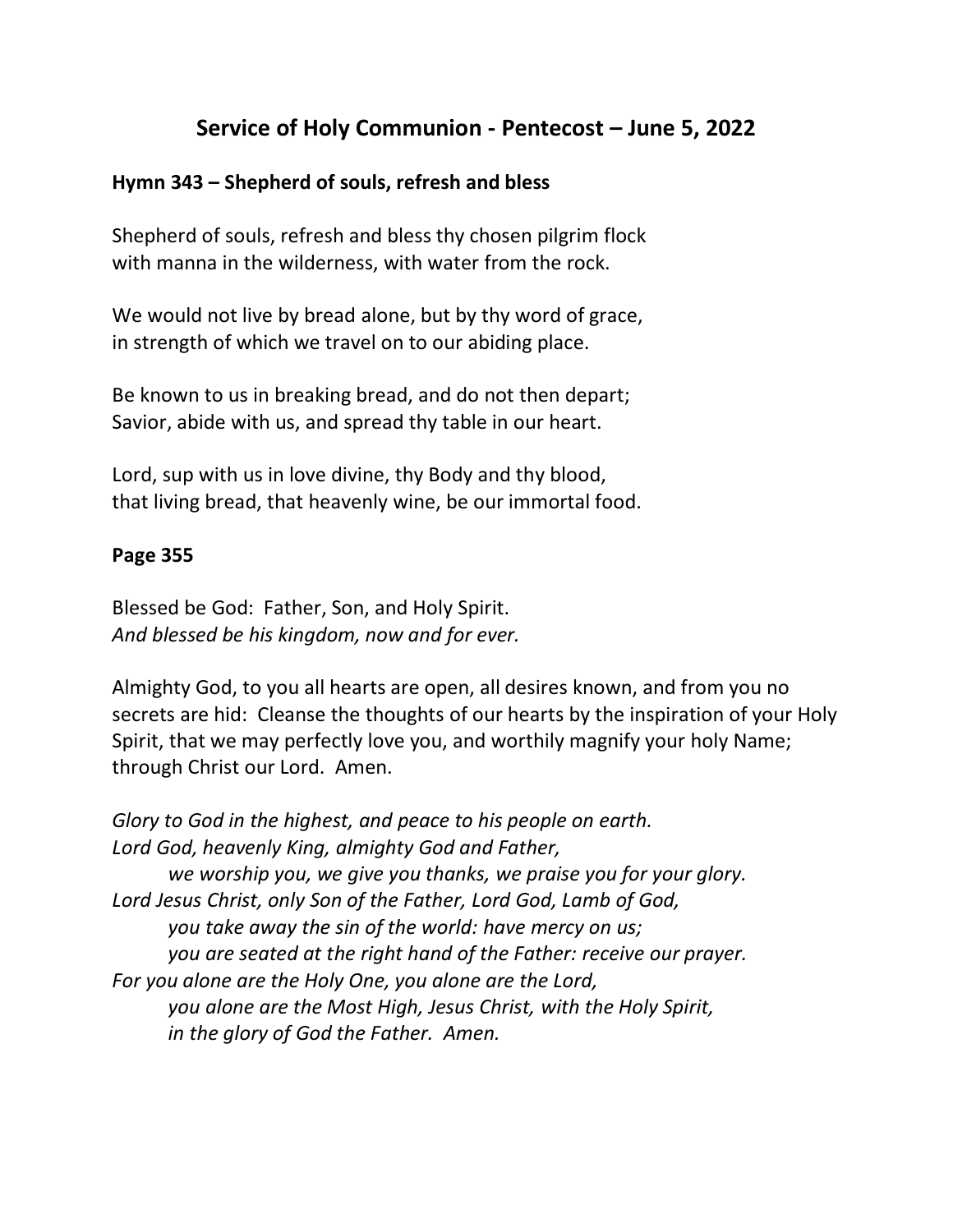The Lord be with you. And also with you. Let us pray.

### **Collect for Pentecost**

O God, who on this day taught the hearts of your faithful people by sending to them the light of your Holy Spirit: Grant us by the same Spirit to have a right judgment in all things, and evermore to rejoice in his holy comfort; through Jesus Christ your Son our Lord, who lives and reigns with you, in the unity of the Holy Spirit, one God, for ever and ever. *Amen.*

**First Reading – Genesis 11:1-9**

**Psalm 104:25-35, 37**

**Second Reading – Romans 8:14-17**

**Hymn 554 –** Tis the gift to be simple

'Tis the gift to be simple, 'tis the gift to be free, 'tis the gift to come down where we ought to be, and when we find ourselves in the place just right, 'twill be in the valley of love and delight. When true simplicity is gained to bow and to bend we shan't be ashamed, To turn, turn, will be our delight till by turning, turning we come round right.

**Gospel – John 14:8-17, 25-27**

**Sermon**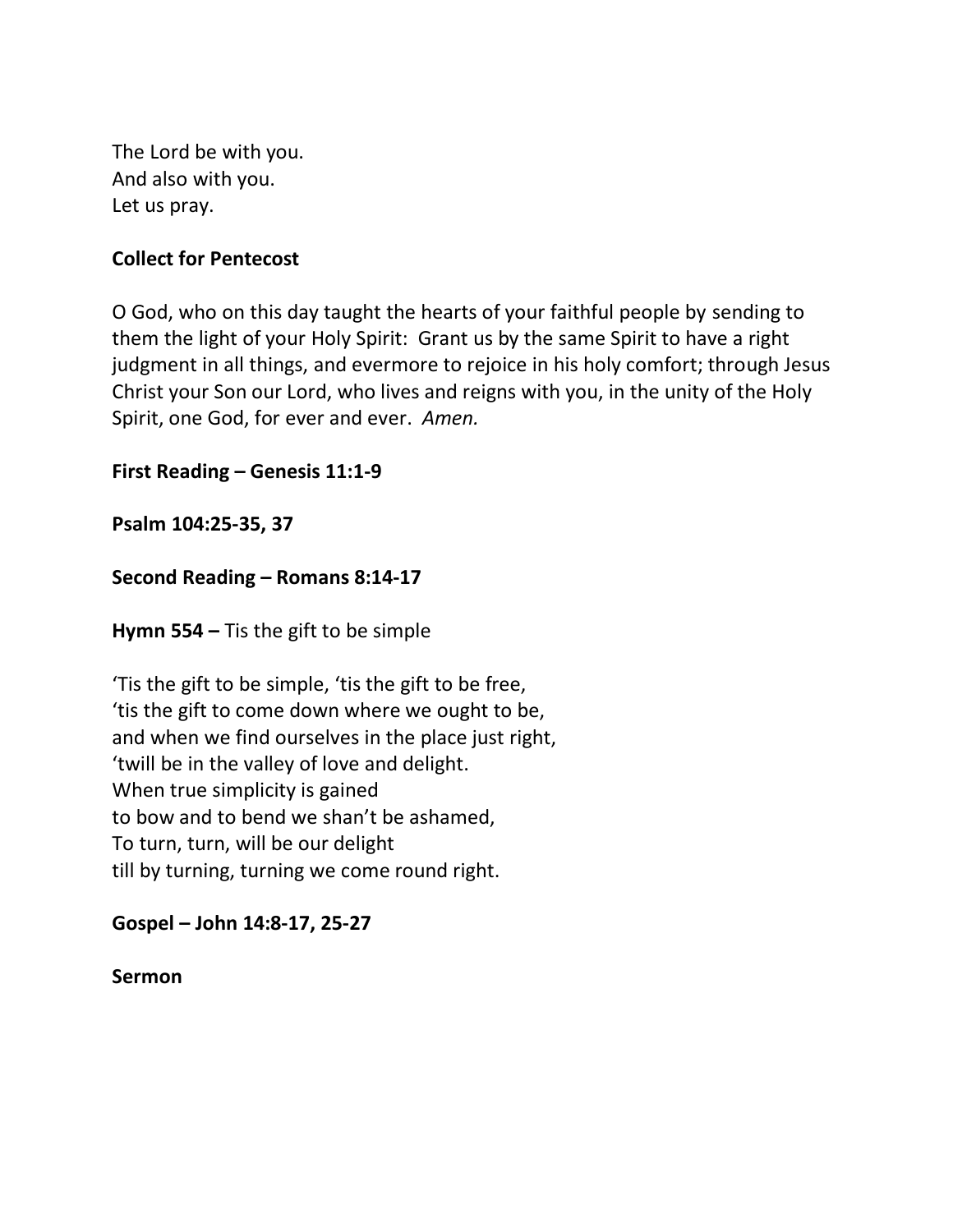#### **Nicene Creed – page 358**

*We believe in one God, the Father, the almighty, maker of heaven and earth, of all that is seen and unseen.*

*We believe in one Lord, Jesus Christ, the only Son of God, eternally begotten of the Father, God from God, Light from Light, true God from true God, begotten, not made, of one Being with the Father. Through him all things were made. For us and for our salvation he came down from heaven: by the power of the Holy Spirit he became incarnate from the Virgin Mary, and was made man. For our sake he was crucified under Pontius Pilate; he suffered death and was buried. On the third day he rose again In accordance with the Scriptures; he ascended into heaven and is seated at the right hand of the Father. He will come again in glory to judge the living and the dead, and his kingdom will have no end.*

*We believe in the Holy Spirit, the Lord, the giver of life, who proceeds from the Father and the Son. With the Father and the Son he is worshiped and glorified. He has spoken through the Prophets. We believe in one holy catholic and apostolic Church. We acknowledge one baptism for the forgiveness of sins. We look for the resurrection of the dead, and the life of the world to come. Amen.*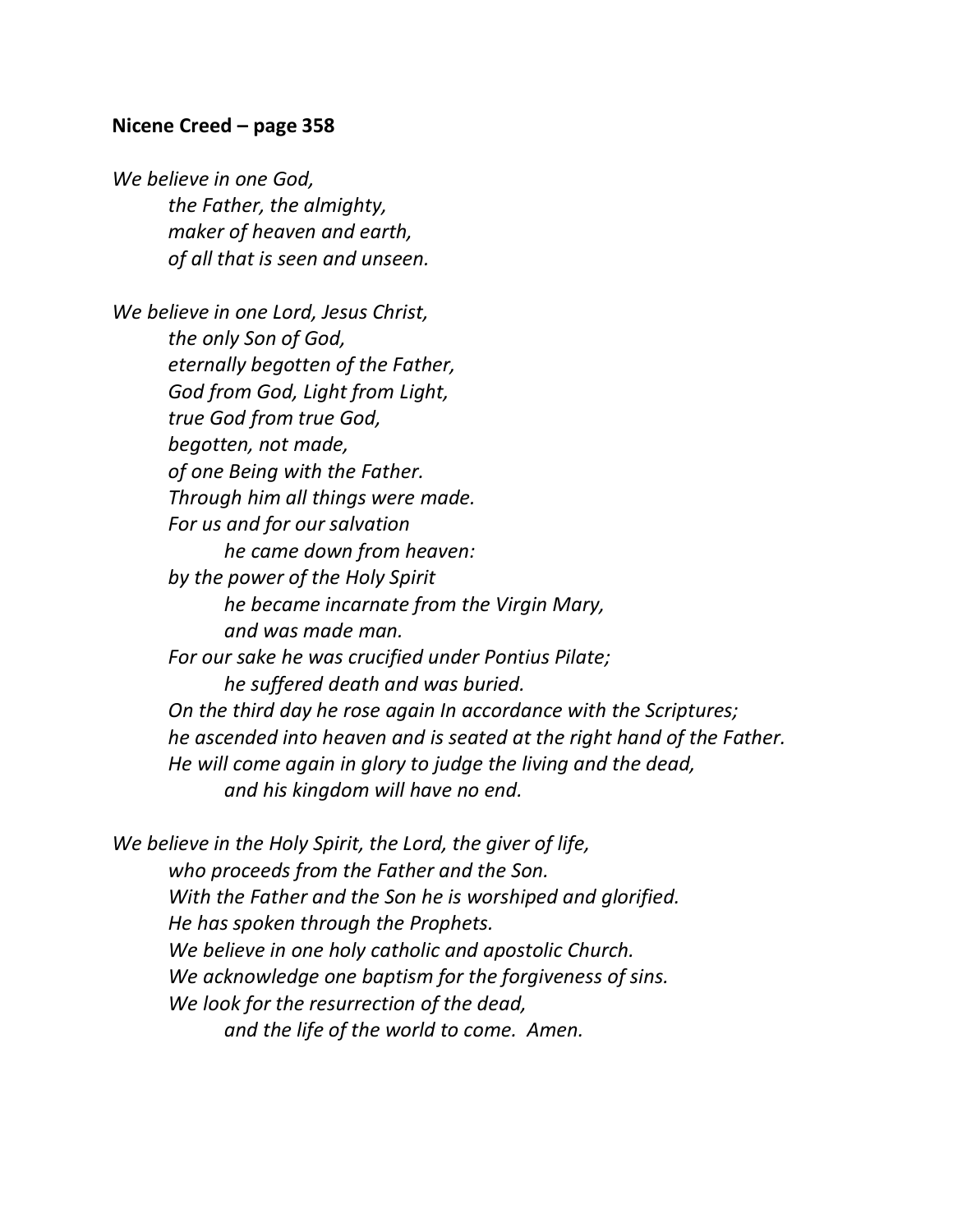### **Prayers of the People Form IV – page 388**

Let us pray for the Church and for the world.

Grant, Almighty God, that all who confess your Name may be united in your truth, live together in you love, and reveal your glory in the world.

Lord, in you mercy. *Hear our prayer.*

Guide the people of this land, and of all the nations, in the ways of justice and peace; that we may honor one another and serve the common good. Lord, in your mercy. *Hear our prayer*.

Give us all a reverence for the earth as your own creation, that we may use its resources rightly in the service of others and to your honor and glory. Lord, in you mercy. *Hear our prayer*.

Bless all whose lives are closely linked with ours, and grant that we may serve Christ in them, and love one another as he loves us.

Lord, in your mercy. *Hear our prayer.*

Comfort and heal all those who suffer in body, mind, or spirit; give them courage and hope in their troubles, and bring them the joy of your salvation.

Lord, in your mercy*. Hear our prayer.*

We commend to your mercy all who have died, that your will for them may be fulfilled; and we pray that we may share with all your saints in your eternal kingdom.

Lord, in your mercy. *Hear our prayer.*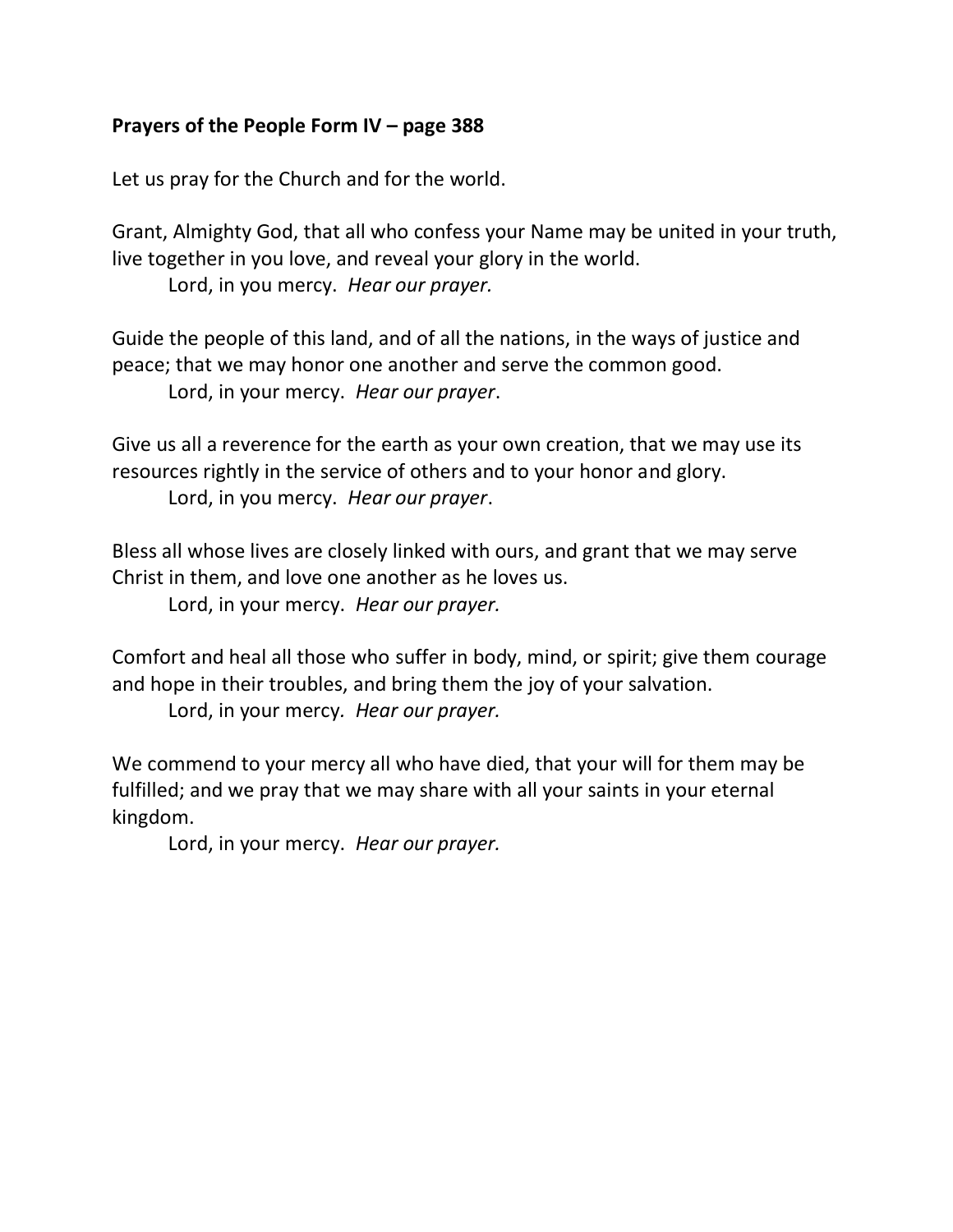### **Confession and Absolution – page 360**

Let us confess our sins against God and our neighbor.

*Most merciful God, we confess that we have sinned against you in thought, word, and deed, by what we have done, and by what we have left undone. We have not loved you with our whole heart; we have not loved our neighbors as ourselves. We are truly sorry and we humbly repent. For the sake of your Son Jesus Christ, have mercy on us and forgive us; that we may delight in your will, and walk in your ways, to the glory of your Name. Amen.*

Almighty God have mercy on you, forgive you all your sins through our Lord Jesus Christ, strengthen you in all goodness, and by the power of the Holy Spirit keep you in eternal life. Amen.

#### **The Peace – page 360**

The peace of the Lord be always with you. *And also with you.*

#### **Announcements**

#### **Eucharistic Prayer – page 361**

The Lord be with you. *And also with you.*

Lift up your hearts. *We lift them to the Lord.*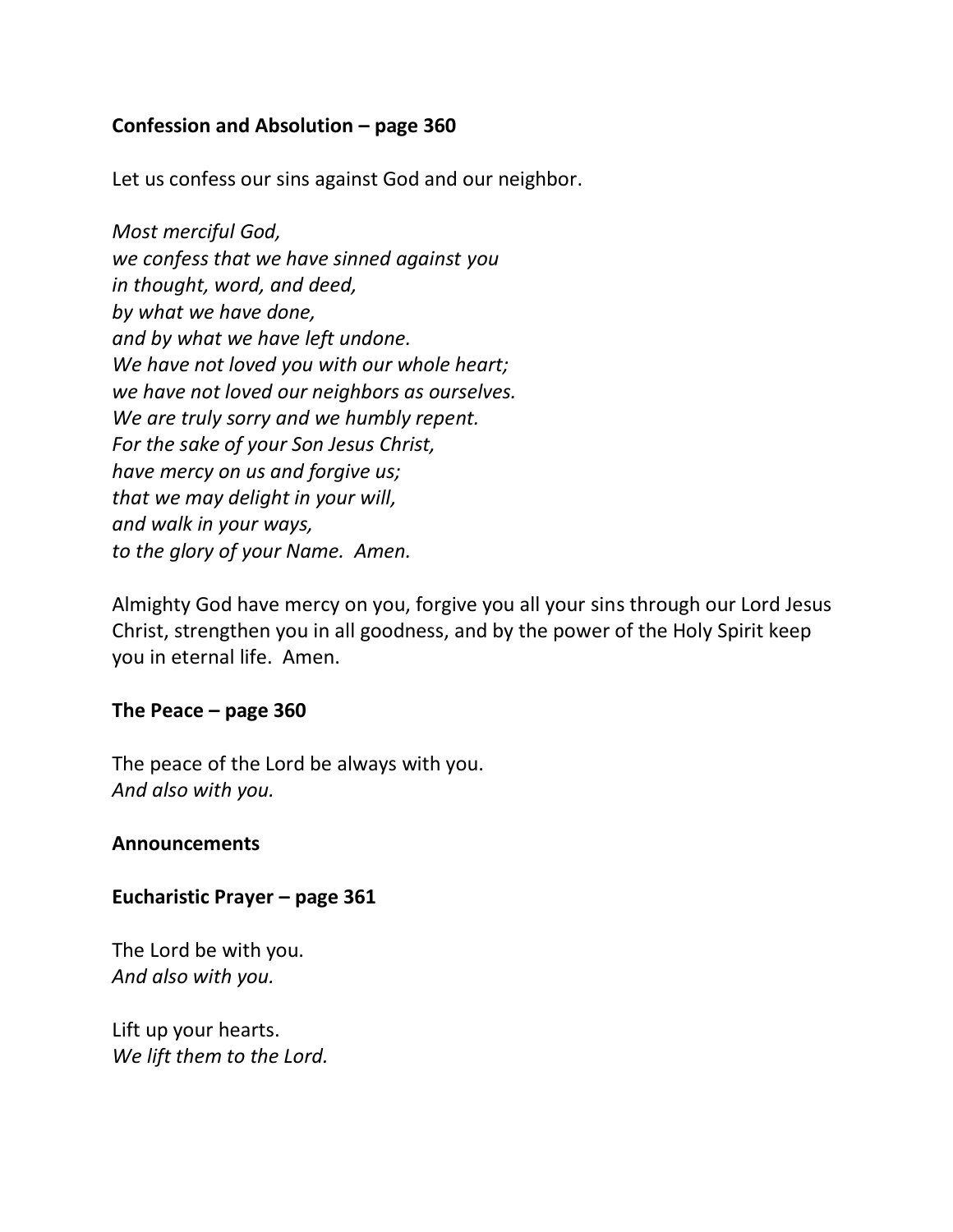Let us give thanks to the Lord our God. *It is right to give him thanks and praise.*

It is right, and a good and joyful thing, always and everywhere to give thanks to you, Father Almighty, Creator of heaven and earth. Therefore we praise you, joining our voices with Angels and Archangels and with all the company of heaven, who for ever sing this hymn to proclaim the glory of your Name:

*Holy, holy, holy Lord, God of power and might, heaven and earth are full of your glory. Hosanna in the highest. Blessed is he who comes in the name of the Lord. Hosanna in the highest.*

Holy and gracious Father: In your infinite love you made us for yourself; and, when we had fallen into sin and become subject to evil and death, you, in your mercy, sent Jesus Christ, your only and eternal Son, to share our human nature, to live and die as one of us, to reconcile us to you, the God and Father of all.

He stretched out his arms upon the cross, and offered himself, in obedience to your will, a perfect sacrifice for the whole world.

On the night he was handed over to suffering and death, our Lord Jesus Christ took bread; and when he had given thanks to you, he broke it, and gave it to his disciples, and said, "Take, eat: this is my Body, which is given for you. Do this for the remembrance of me."

After supper he took the cup of wine; and when he had given thanks, he gave it to them, and said, "Drink this, all of you: this is my Blood of the new Covenant, which is shed for you and for many for the forgiveness of sins. Whenever you drink it, do this for the remembrance of me."

Therefore we proclaim the mystery of faith: *Christ has died. Christ is risen. Christ will come again.*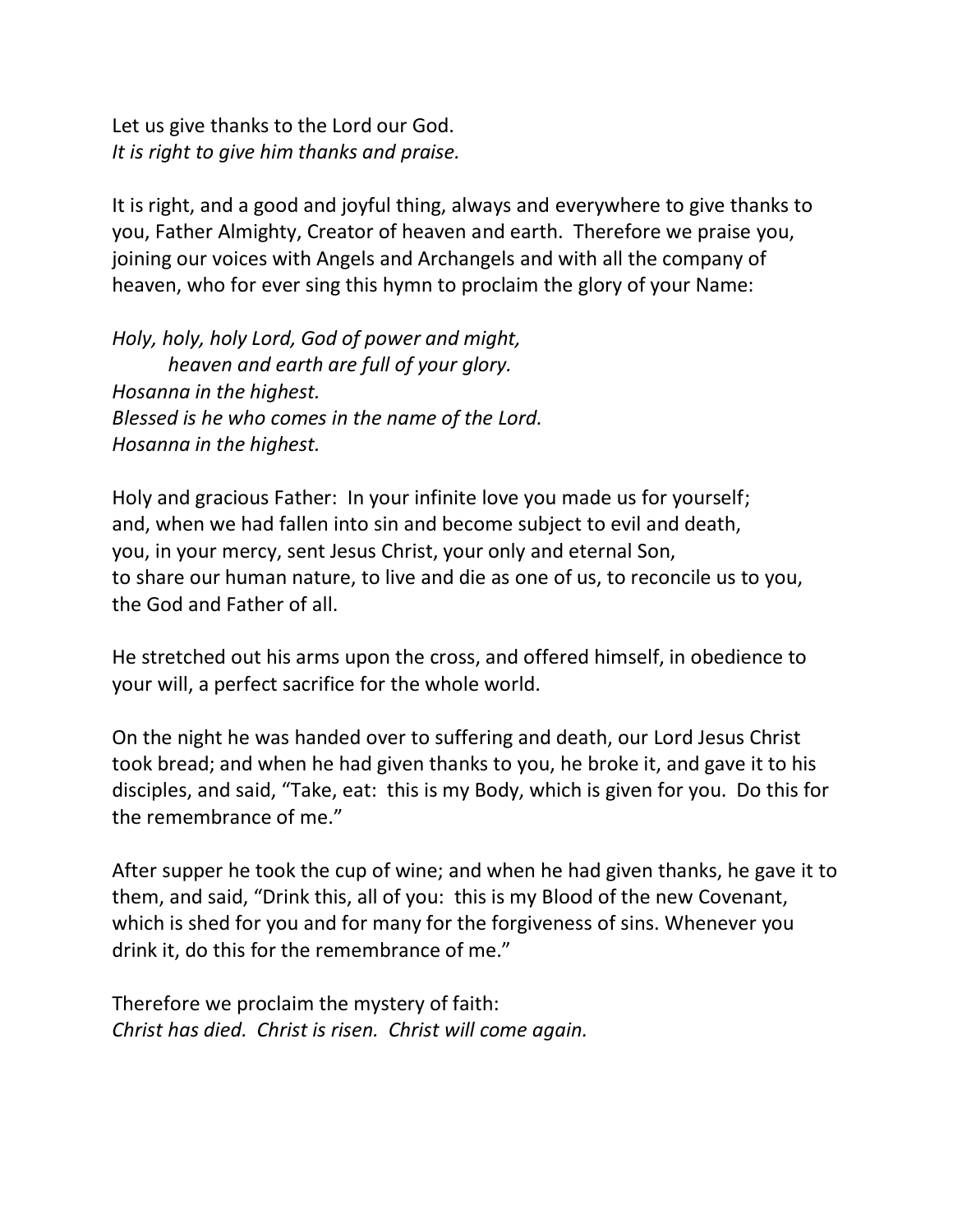We celebrate the memorial of our redemption, O Father, in this sacrifice of praise and thanksgiving. Recalling his death, resurrection, and ascension, we offer you these gifts.

Sanctify them by your Holy Spirit to be for your people the Body and Blood of your Son, the holy food and drink of new and unending life in him. Sanctify us also that we may faithfully receive this holy Sacrament, and serve you in unity, constancy, and peace; and at the last day bring us with all your saints into the joy of your eternal kingdom.

All this we ask through your Son Jesus Christ. By him, and with him, and in him, in the unity of the Holy Spirit all honor and glory is yours, Almighty Father, now and for ever. Amen.

### **Lord's Prayer**

And now, as our Savior Christ has taught us, we are bold to say,

*Our Father, who art in heaven, hallowed by thy Name, thy kingdom come, thy will be done, on earth as it is in heaven. Give us this day our daily bread. And forgive us our trespasses, as we forgive those who trespass against us. And lead us not into temptation, but deliver us from evil. For thine is the kingdom, and the power, and the glory, for ever and ever. Amen.*

## **Breaking of the Bread**

Alleluia. Christ our Passover is sacrificed for us. *Therefore let us keep the feast. Alleluia.*

The Gifts of God for the People of God. Take them in remembrance that Christ died for you, and feed on him in your hearts by faith, with thanksgiving.

### **Communion**